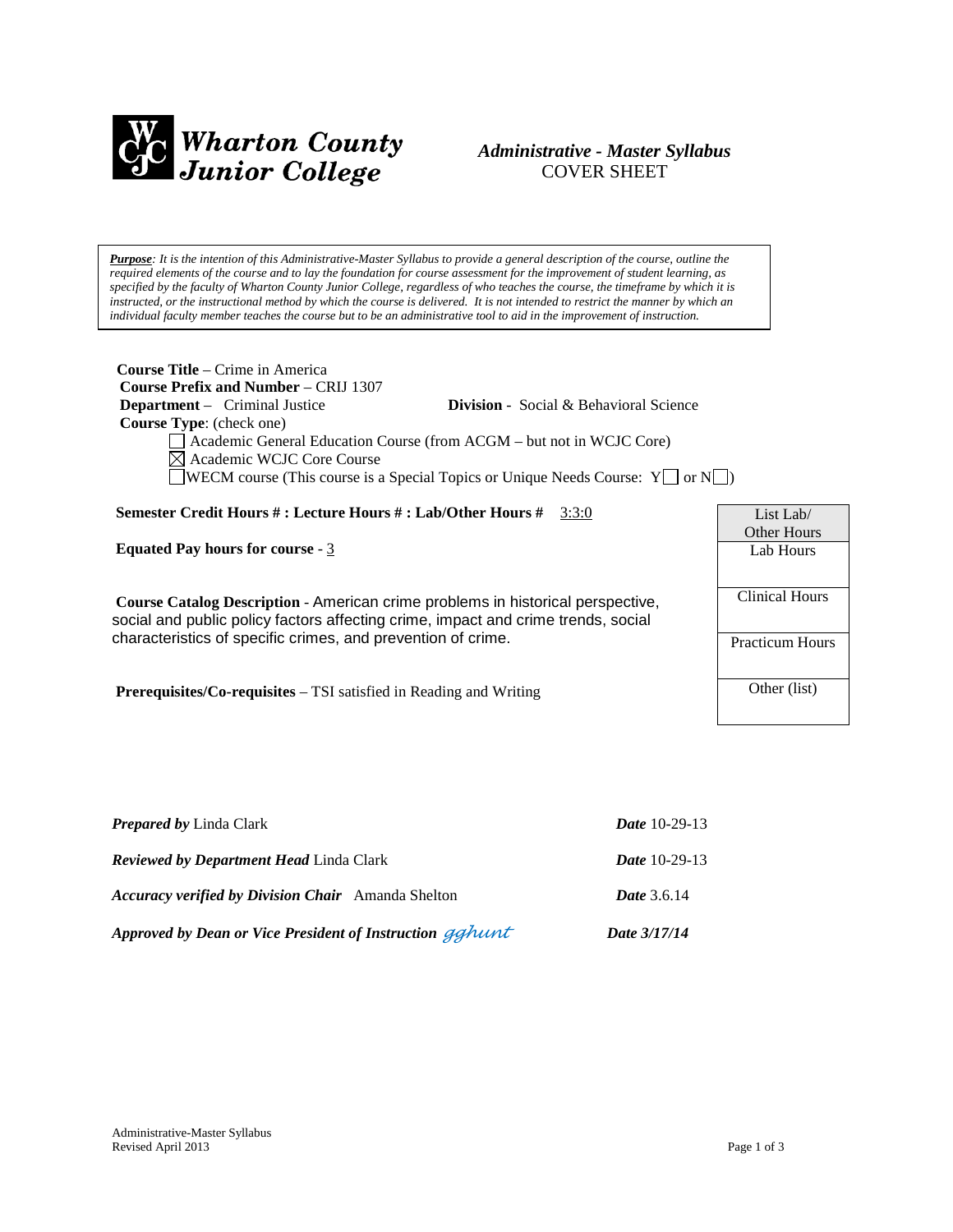

**I. Topical Outline** – Each offering of this course must include the following topics (be sure to include information regarding lab, practicum, clinical or other non-lecture instruction):

A. Expansive nature of the study of criminology

- B. Measuring Crime and Criminal Behavior
- C. Historical perspectives relevant to the study of criminology
- D. Psychological and Biological explanations
- E. Strain and Cultural Deviance Theories
- F. Subcultures
- G. Social Control Theory
- H. Labeling, Conflict, and Radical Theories
- I. Environmental Theory
- J. Violent Crime
- K. Property Crime
- L. White-Collar and Corporate Crime
- M. Public Order Crime
- N. International and Comparative Criminology

#### **II. Course Learning Outcomes**

| <b>Learning Outcomes</b><br>Upon successful completion of this course,<br>students will:                                                                                                                                                                                                                                                                                                                                                                                                                                                                                                                                                                                                                                                                                                                                                                                                                                                                                                                                                                                                                                                | <b>Methods of Assessment</b>                                                                                                                                                                                                                                                                                                                                                   |
|-----------------------------------------------------------------------------------------------------------------------------------------------------------------------------------------------------------------------------------------------------------------------------------------------------------------------------------------------------------------------------------------------------------------------------------------------------------------------------------------------------------------------------------------------------------------------------------------------------------------------------------------------------------------------------------------------------------------------------------------------------------------------------------------------------------------------------------------------------------------------------------------------------------------------------------------------------------------------------------------------------------------------------------------------------------------------------------------------------------------------------------------|--------------------------------------------------------------------------------------------------------------------------------------------------------------------------------------------------------------------------------------------------------------------------------------------------------------------------------------------------------------------------------|
| 1. Evaluate the importance of the study of criminology in<br>today's society.<br>2. Measure crime and interpret criminal behavior patterns<br>3. Compare the relationship between perpetrators and victims<br>and between crime and criminal behavior<br>4. Express integration of theories, historical data, crime<br>categories, criminal justice and social response to crime and<br>criminal behavior orally, visually and in writing<br>5. Utilize comparative criminology information<br>6. Evaluate varied schools of thought regarding criminal<br>behavior and crime using an historical perspective<br>incorporating rational choice, biological, psychological and<br>sociological theories<br>7. Assess crime classification into violent/personal crimes,<br>property crime, organizational criminality, and public order<br>crimes including drug/alcohol and sex-related crimes<br>8. Describe the components and operational dynamics of the<br>criminal justice system and its handling of crime and criminal<br>behavior and compare he criminal justice response to other<br>methods of addressing criminal behavior | Tests and quizzes; discussions; Paper; homework<br>Tests and quizzes; discussions; Paper; homework<br>Tests and quizzes; discussions; Paper; homework<br>Paper, homework; Discussions; Tests, quizzes<br>Paper; homework<br>Paper, homework; Discussions; Tests, quizzes<br>Tests and quizzes; discussions; Paper; homework<br>Tests and quizzes; discussions; Paper; homework |

#### **III. Required Text(s), Optional Text(s) and/or Materials to be Supplied by Student.** Criminology: The Core  $5<sup>th</sup>$  Ed. Larry J. Siegel

#### **IV. Suggested Course Maximum** - 35

Administrative-Master Syllabus Revised April 2013 Page 2 of 3